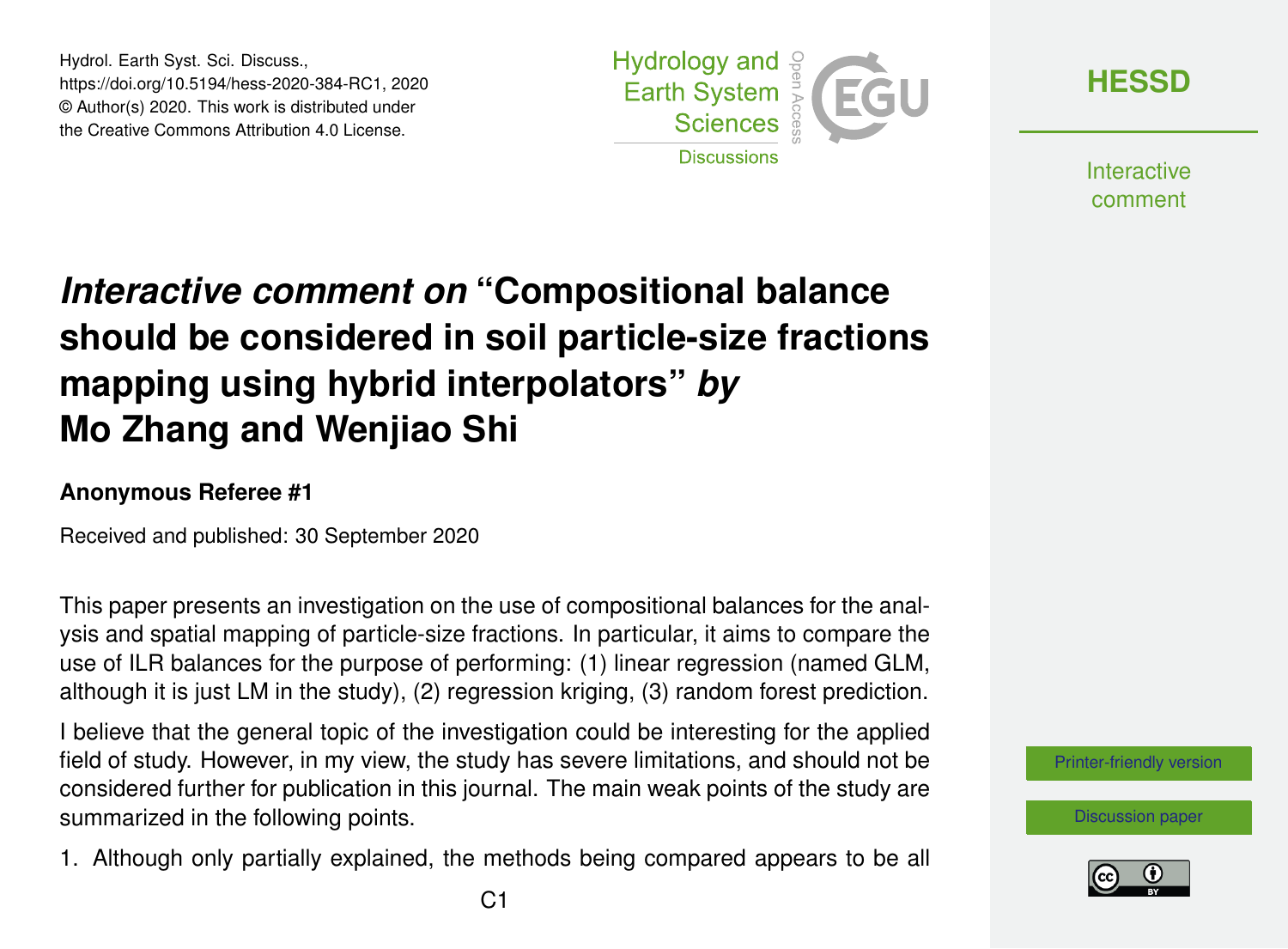applied separately to the three univariate ILR coordinates. This is not correct, as the ILR coordinates are typically correlated, so the analysis should also consider the crosscorrelations among coordinates. All the presented results are thus suboptimal, and does not provide any effective guidance for other studies in the field. This also leads inconsistencies in the results (see my following point 2.).

2. The results of linear models and kriging, if correctly applied, should not depend on the ILR basis being chosen. This has been proved by previous studies on the use of linear models and kriging for compositional data (see, e.g., Pawlowsky-Glahn et al, (2015)). The authors cited in the text (Fiserova & Hron, 2011) indeed suggest to choose the ILR basis driven by interpretation purposes (which may be eased by a particular basis), but they do not refer to the influence of the basis on the results themselves, as these are independent on the basis being chosen if the method can be restated in term of a projection in the simplex (as LM and RK). As such, studying the effect of the choice of the ILR basis in these cases does not provide any meaningful information, beside the evidence that the methods discussed in the manuscript were not applied correctly (see point 1.).

3. Studying the bias of linear models and regression kriging is not meaningful, because both are unbiased methods. If bias is found, it derives from an incorrect definition of the notion of bias, which should be considered in the geometry of the simplex. Moreover, all the statistics and summaries should be considered in a multivariate setting, and the consideration of univariate components of psfs should be completely avoided (particularly if the aim is to approach them in a compositional setting). Overall, the paper does not discuss clearly the background on compositional data analysis, and the comments to analyses and results are often formally inappropriate, showing inconsistencies and general confusion on the concepts related with the theory of compositional data analysis.

4. The discussion is very confused, and the overall message strongly hindered by incorrect English wording.

## **[HESSD](https://hess.copernicus.org/preprints/)**

Interactive comment

[Printer-friendly version](https://hess.copernicus.org/preprints/hess-2020-384/hess-2020-384-RC1-print.pdf)

[Discussion paper](https://hess.copernicus.org/preprints/hess-2020-384)